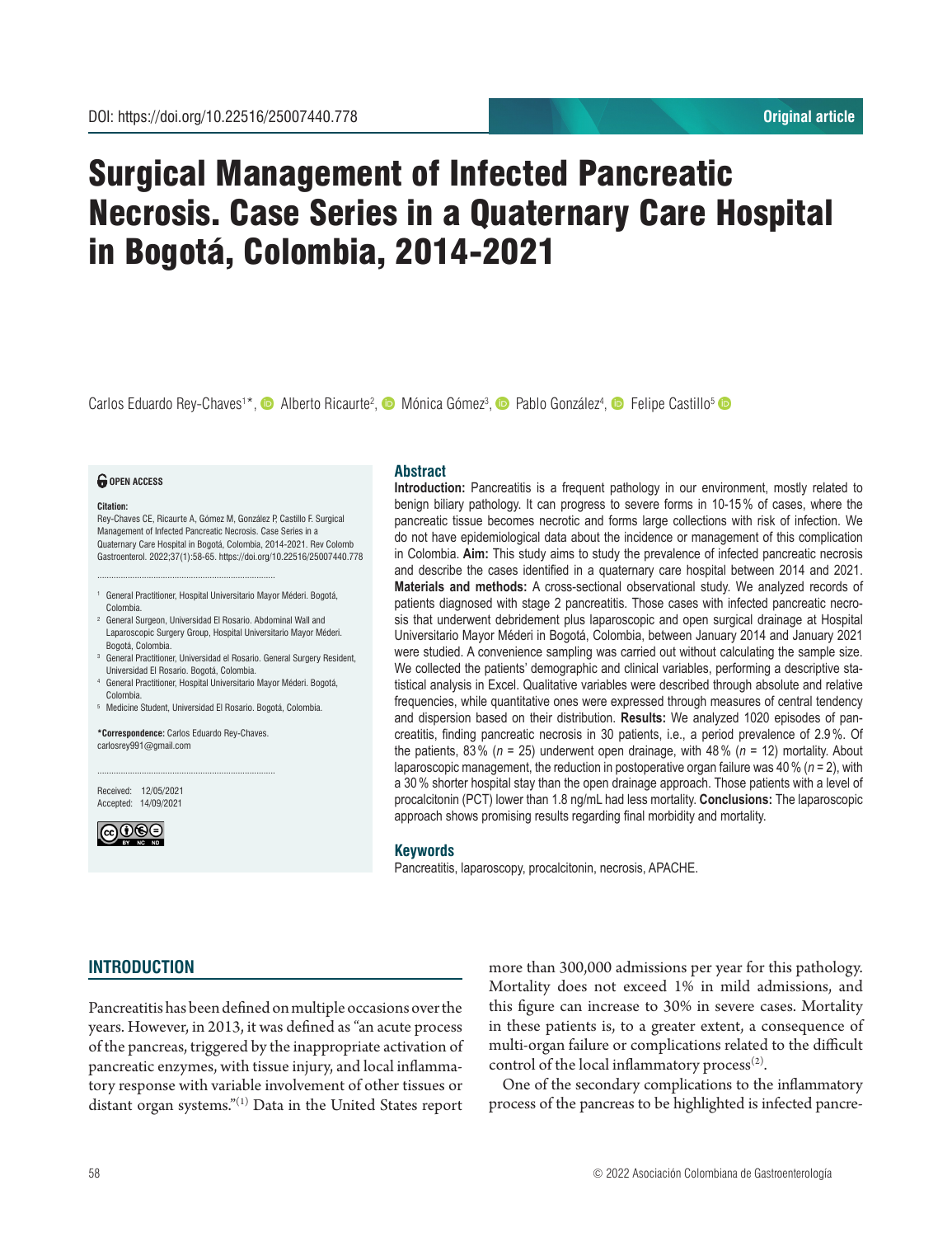atic necrosis, which historically has a mortality that can reach 70% with surgical management (mainly open). However, since the advent of minimally invasive approaches (fine-needle aspiration, percutaneous, endoscopic, or laparoscopic drainage), this figure has decreased to  $30\%$ <sup>(3)</sup>.

In 2013, a study compared open with laparoscopic management for debridement of infected pancreatic necrosis. A reduction from 63% to 41% in the rate of postoperative complications with laparoscopic management was shown. Postoperative organ failure also reduced their rates from 54% to 22%. The postoperative intensive care unit (ICU) requirement decreased from 54% to 29%, while the incidence of post-operative fistulas was lower than in open management, decreasing from 36% to 10%<sup>(4)</sup>. This same study considered an adequate time for surgical management by laparoscopy. An average of 30 days was evaluated with better results in terms of mortality and morbidity after this time $^{(4)}$ .

What has been described above reflects the high morbimortality rates of this pathology. This is why, in recent years, strategies for the prediction of pancreatitis complications, such as the measurement of serum procalcitonin, have been proposed. Multiple studies have shown its usefulness in assessing patients with suspected local complications like infected pancreatic necrosis, and it could also have a predictive value to consider antibiotic onset and its prognosis<sup>(5-8)</sup>.

It has been recently proposed that the safest management with lower rates of postoperative complications should be laparoscopic $<sup>(5)</sup>$ . However, there are no epidemiological data</sup> in Colombia on the incidence of complications after pancreatitis or the management indicated for infected pancreatic necrosis. However, there are data reported in the literature where the low incidence of complications is exposed, which in some case series reaches up to  $8\%^{(1,9)}$ . In recent years, thanks to greater surgeon training, the laparoscopic management of these pathologies has increased in our institution. This study will describe the experience in the surgical management of infected pancreatic necrosis at the Hospital Universitario Mayor Méderi in Bogotá, Colombia.

## **MATERIALS AND METHODS**

A descriptive observational case series study was conducted. An initial medical history review of patients diagnosed with pancreatitis was performed. Then, in a second step, those patients who underwent surgical drainage of infected pancreatic necrosis between 2014 and 2021 were analyzed. Patients with pancreatitis of a different origin to the biliary one were excluded. Sample size calculation was not performed. All patients meeting the inclusion criteria were considered. Demographic, clinical, surgical, imaging, and paraclinical variables were collected. A descriptive analysis was carried out: qualitative variables were presented in absolute and relative frequencies, and quantitative variables were formulated with dispersion and central tendency measures according to normality.

# **Diagnosis of complication**

Those patients who had torpid progression after the first 96 hours of comprehensive medical management were taken as suspects for a possible local complication of pancreatitis. Then, by performing imaging studies (abdomen tomography and abdominal magnetic resonance imaging), local complications were confirmed. Additionally, those patients who presented signs of systemic inflammatory response, sepsis, and radiological evidence of gas within the collection were considered infected. The diagnosis of infected pancreatic necrosis was then configured.

#### **RESULTS**

A total of 1020 medical records of patients diagnosed with acute pancreatitis were analyzed between 2014 and 2021. 33 patients who presented infected pancreatic necrosis as a major complication were identified and taken to surgical drainage by the institution's General Surgery service. Three patients were excluded, two of them due to traumatic pancreatitis and one because of secondary pancreatitis to hypertriglyceridemia.

A period prevalence of pancreatic necrosis of 2.9% was identified in relation to all pancreatitis analyzed. As for the population with infected pancreatic necrosis, most of them are male  $(70\%; n = 21)$  with an average age of 56 years (**Table 1**). 93% of patients were studied preoperatively using an abdominal computed tomography with contrast. Antibiotic management prior to any intervention in all patients was initiated using multiple antibiotic therapies in 53% of them (**Table 2**). It is important to emphasize that in the ICU, antifungals were initiated prophylactically in 30% of patients, following institutional protocols adjusted to international scales of risk prediction for fungal colonization (isolating in 28% of patients). The entire sample that was subjected to surgical drainage was cultured from the collection. More than one germ was isolated in 33% of the evaluated samples, and in 26% of the cases, it was negative (**Table 3**).

In terms of invasive interventions for managing complications, it was found that, in all cases, patients were assessed by interventional radiology to perform interventions prior to surgical management. The open surgical approach was evidenced in 83% of cases, whereas 16% of cases were managed laparoscopically (**Figure 1**).

Regarding postoperative complications, 73% of patients  $(n = 22)$  did not present any. Out of 27% of patients with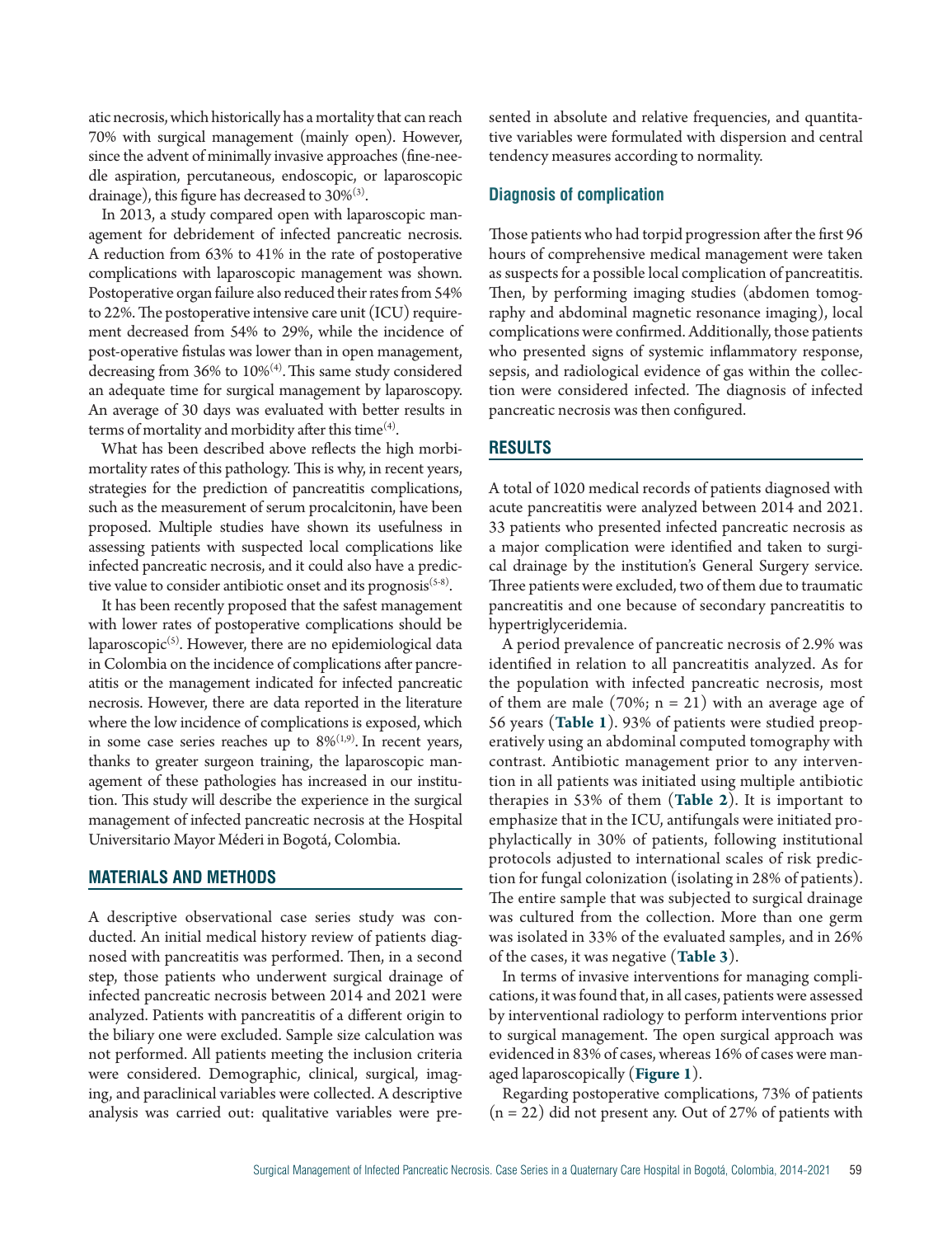## **Table 1.** Comorbidities

| <b>Comorbidities</b>                         | N              | $\%$     |
|----------------------------------------------|----------------|----------|
| Denies comorbidities                         | 13             | 34.2     |
| Diabetes <i>mellitus</i> type 2              | 4              | 10.5     |
| Chronic obstructive pulmonary disease        | 3              | 10.5     |
| Chronic kidney disease                       | $\Omega$       | $\Omega$ |
| Arterial hypertension                        | 7              | 18.4     |
| Coronary disease                             | 1              | 2.6      |
| Immunosuppression                            | 1              | 2.6      |
| Others (peptic acid disease, hypothyroidism) | 8              | 21.05    |
| More than two comorbidities                  | $\overline{7}$ | 23.3     |
| Only one comorbidity                         | 10             | 33.3     |

#### **Table 2.** Antibiotic therapy

| <b>Antibiotic</b>            | N              | %    |
|------------------------------|----------------|------|
| Meropenem                    | 27             | 90   |
| Ampicillin/sulbactam         | 3              | 10   |
| Vancomycin                   | $\overline{7}$ | 23.3 |
| Caspofungin with fluconazole | 9              | 30   |
| Metronidazole                | 1              | 3.3  |
| Monotherapy                  | 14             | 46.6 |
| Multiple therapies           | 16             | 53.3 |



**Figure 1.** Approach throughout the years.

#### **Table 3.** Isolated microorganisms

| Microorganism         | N              | $\frac{9}{6}$ |
|-----------------------|----------------|---------------|
| E. coli               | 6              | 20            |
| P. aeruginosa         | $\overline{2}$ | 6.6           |
| K. pneumoniae         | 6              | 20            |
| K. oxytoca            | $\overline{2}$ | 6.6           |
| E. faecalis           | $\overline{2}$ | 6.6           |
| E. faecium            | $\overline{4}$ | 13.3          |
| E. casseliflavus      | $\overline{1}$ | 3.3           |
| E. gallinarum         | 1              | 3.3           |
| A. baumannii          | $\overline{2}$ | 6.6           |
| S. anginosus          | $\overline{1}$ | 3.3           |
| S. epidermidis        | $\mathbf{1}$   | 3.3           |
| S. haemolyticus       | $\overline{1}$ | 3.3           |
| C. freundii           | $\overline{1}$ | 3.3           |
| K. ascorbata          | $\overline{1}$ | 3.3           |
| Candida albicans      | $\overline{4}$ | 13.3          |
| Candida glabrata      | 3              | 10            |
| Candida tropicalis    | $\overline{1}$ | 3             |
| Polibacterial         | 10             | 33.3          |
| Bacterial with fungal | 6              | 20            |
| Monobacterial         | 6              | 20            |
| Negative              | 8              | 26            |

complications, the most frequent condition was the pancreatic fistula. Postoperative outcomes such as reinterventions, total hospital stay, postoperative hospital stay in ICU, and mortality in those patients undergoing surgical management by laparoscopy are described in **Table 4**.

As part of an additional analysis, the use of procalcitonin was evaluated. We were able to observe that for values < 1.8 ng/dL, mortality was 8.33 ( $n = 1$ ), compared with values > 1.8 ng/dL where it was 60% ( $n = 6$ ). Its behavior is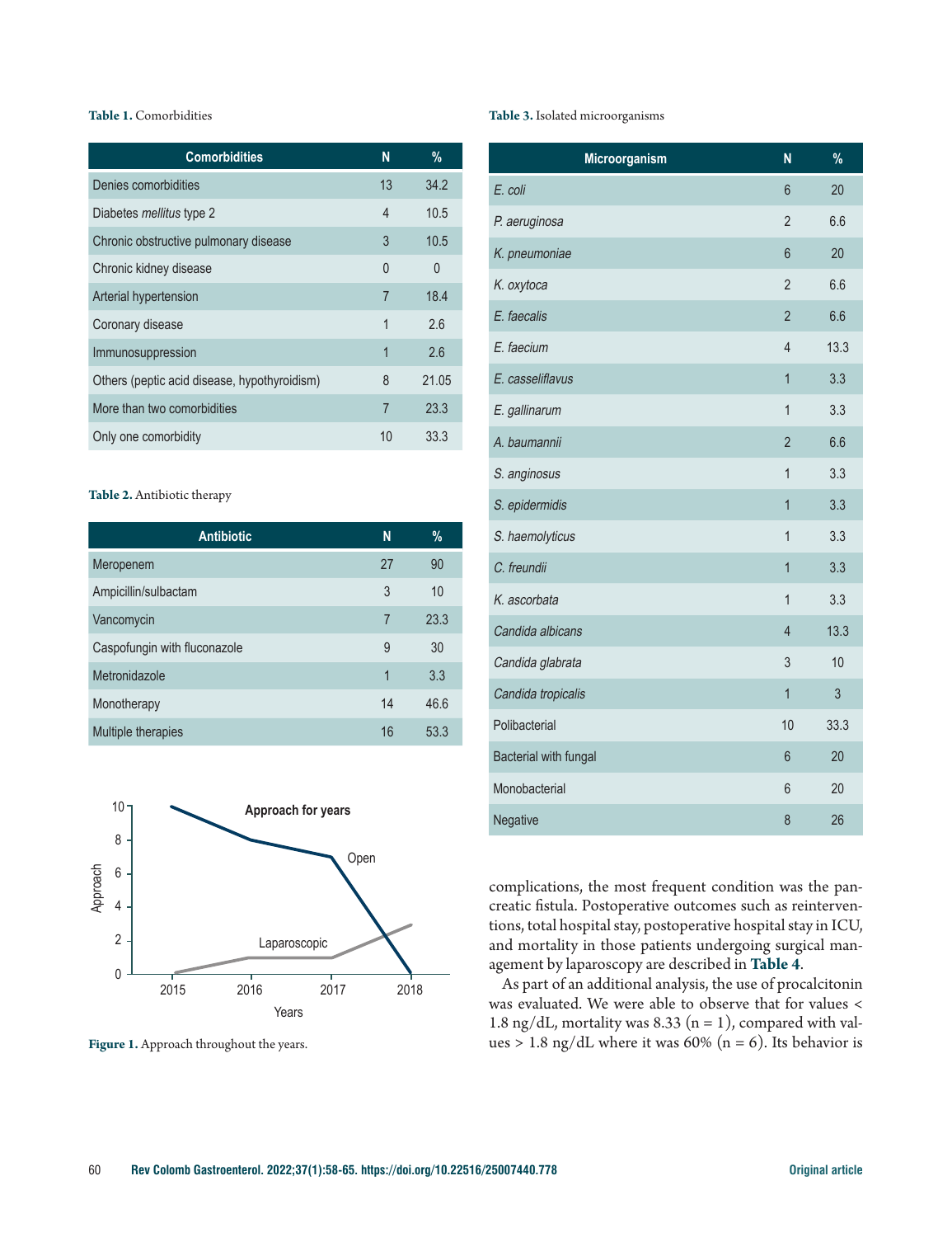#### **Table 4.** Postoperative variables

| Approach     | Mortality (n) | Hospital stay in an<br>average of days (n) | Stay in POP intensive care unit in a<br>maximum of days | <b>Reinterventions</b><br>(n) | <b>Procalcitonin</b><br>>1.8 |
|--------------|---------------|--------------------------------------------|---------------------------------------------------------|-------------------------------|------------------------------|
| Open         | 25(12)        | $2 - 132$                                  | $0 - 65*$                                               | 25(19)                        | 25(8)                        |
| Laparoscopic | 5(0)          | $9 - 40$                                   | 2-9                                                     | 5(0)                          | 5(2)                         |

POP: Postoperative. \*Day 0 for mortality.

described in **Table 5**. Additionally, as we do not have statistical data on this pathology in Latin America, we evaluated the institution's prevalence of infected pancreatic necrosis. In the 2014–2021 period, there were 1020 cases of pancreatitis (this data could be biased due to the institution's ICD-10 diagnostic records). Out of these, 30 patients presented infected pancreatic necrosis as a major complication of pancreatitis, equivalent to 2.9% of period prevalence. This is not far from what is described in the literature (1.2%).

**Table 5.** Paraclinical variables of patients with infected pancreatic necrosis

| <b>Paraclinical variable</b>                                                           | N                                                             | %                                      |
|----------------------------------------------------------------------------------------|---------------------------------------------------------------|----------------------------------------|
| Leukocytes<br>< 4000<br>4001-10 000<br>$-10001-15000$<br>$-15001-18000$<br>$- > 18000$ | $\overline{0}$<br>11<br>$\overline{7}$<br>5<br>$\overline{7}$ | $\overline{0}$<br>36<br>23<br>16<br>23 |
| <b>Bilirubin</b><br>$- < 1.8$<br>$-1.9 - 4.0$<br>$-$ > 4.9                             | 20<br>$\,8\,$<br>$\overline{2}$                               | 66<br>26<br>6.6                        |
| Alkaline phosphatase<br>< 150<br>$-150-300$<br>> 300                                   | 16<br>19<br>$\overline{4}$                                    | 53<br>33<br>13                         |
| Procalcitonin<br>$- < 1.8$<br>$- > 1.8$                                                | 12<br>10                                                      | 40<br>33                               |
| Not taken                                                                              | 8                                                             | 26                                     |

## **DISCUSSION**

The management of acute pancreatitis complications has steadily evolved for about 20 years. Initially, open management was perhaps the only approach. It showed morbidity rates ranging from 43% to 89% and mortality rates as high as 39% in some case series. However, management through minimally invasive techniques has increased recently and showed better results in terms of morbidity and mortality compared to open management, such as in reinterventions (34% vs. 12%), pancreatic fistula (10% vs. 7%), mortality (18% vs. 27%) and hospital stay (40d vs. 49d), respectively, as reported in the literature<sup> $(10-16)$ </sup>.

Additionally, the "step-by-step" management of infected pancreatic necrosis has been proposed. It establishes compliance with certain interventions in order to defer a surgical procedure that could add morbidity and even mortality to the patient<sup>(3)</sup>. In some case series, minimally invasive "step-by-step" management has demonstrated efficacy in about 40% of patients, reducing the need for surgical management<sup>(3)</sup>. 100% of our population was referred to the interventional radiology or gastroenterology service to assess the relevance of fine-needle aspiration, percutaneous drainage, or endoscopic drainage of the pancreatic lesion (following the "step-by-step" management of the infected pancreatic necrosis)<sup>(3)</sup>.

In 20% of cases, patients underwent percutaneous drainage of the lesion first, and 3% underwent fine-needle aspiration. The rest of our population required surgical management due to technical difficulties of the percutaneous/ endoscopic procedure. We can evidence that percutaneous management was effective in 23%  $(n = 7)$  of our patients and prevented an eventual surgical procedure. This is not far from what was reported in the literature  $(35\% - 40\%)$ <sup>(3)</sup>.

However, in surgical terms, the laparoscopic approach has had significant advances in recent years mainly because of greater surgeon training (**Figure 1**). This results in better use of the approach. The evidence in the world literature reports better results, such as postoperative ICU stay, mortality, reinterventions, and complications such as pancreatic and enterocutaneous fistula. In our study, laparoscopic management presented 0% mortality with a mean followup of 1 year. Similar results are reported in the literature, which are reported for minimally invasive approaches of 9%(1,3,9,10) compared to open management, where we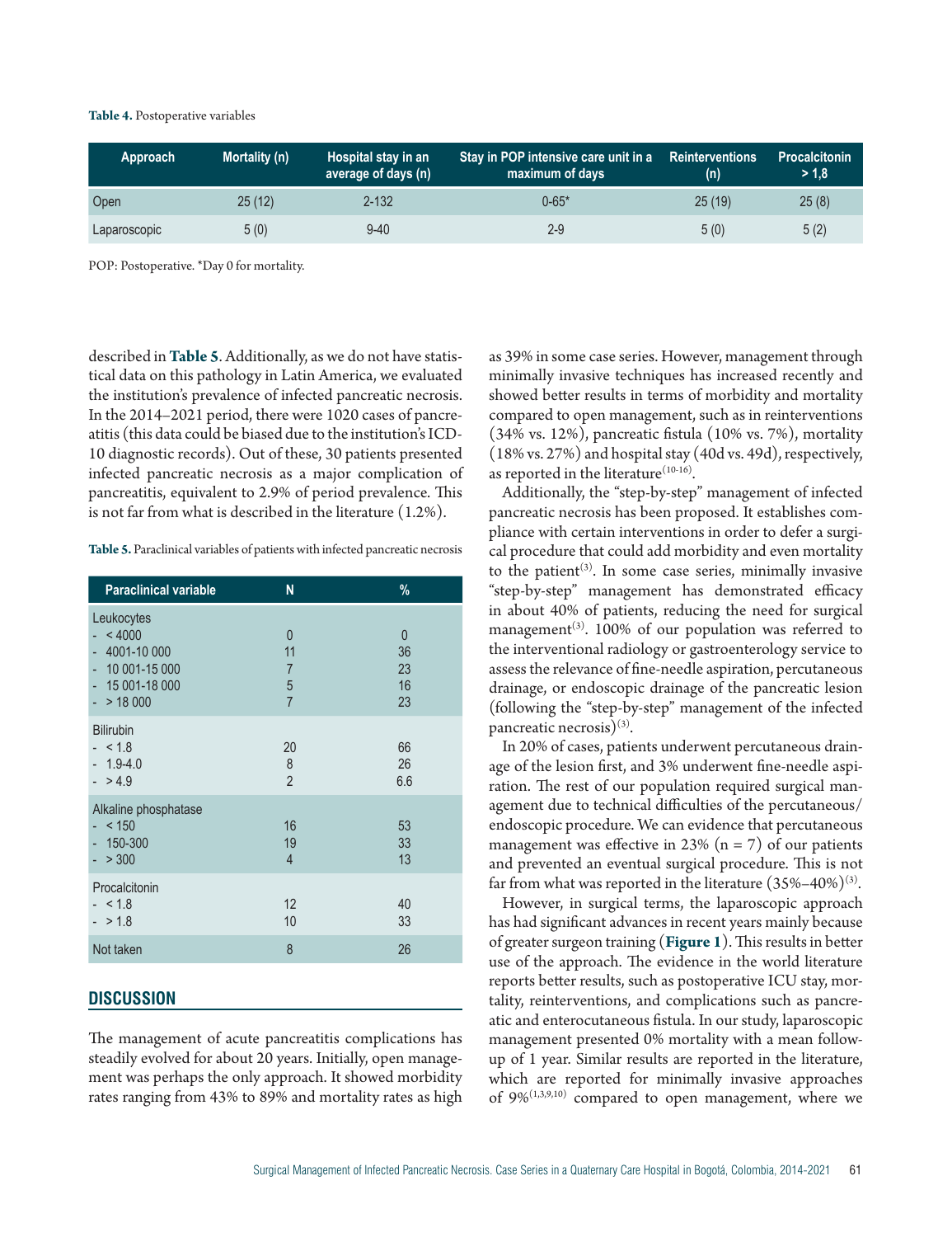observed a rate of 48% (results comparable to those documented in the literature of  $45\% - 50\%$ <sup>(4,9,11)</sup>.

In terms of postoperative organ failure, laparoscopic management in the population decreased by about 40% from day 1 to day 2 and 20% from day 2 to day 3. These results are not evidenced in any study evaluated in the bibliography. However, in a series of cases, postoperative *de novo* organ failure was evaluated and decreased by about  $25\%$  in patients with minimally invasive approaches<sup>(3)</sup>.

Additionally, we observed that procalcitonin (PCT) was used as an infection marker in most of our patients (73%) prior to imaging studies. We established a 1.8 ng/mL cutoff point (taken from previous studies)<sup>(5,6,8,12)</sup> and, given recent advances with PCT as a useful biomarker for antibiotic initiation in pancreatitis, we wanted to observe its behavior compared to the *computed tomography severity index* (CTSI) and mortality. PCT > 1.8 ng/mL was found to be related to a higher CTSI. In terms of mortality, we found that a PCT < 1.8 ng/mL was associated with lower mortality rates (out of 12 patients with PCT < 1.8 ng/mL, 11 had no mortality). This could reflect a possible relationship between procalcitonin elevation and pancreatic inflammatory status.

In microbiological terms, patients had a polymicrobial behavior with a predisposition to enterobacteriae colonization, which is related to what is reported in the literature<sup>(7,13,14)</sup>. Regarding antibiotics, there is a tendency to use carbapenems (more precisely meropenem) as described in international guides and recent studies. These studies indicate that their use, or that of ertapenem, has favorable results to control these infections(5,7,8,14-41).

Given the above, as observed in our results, and considering what has been reported in the world literature, the minimally invasive laparoscopic approach shows promising results as it reduces, in considerable terms, the morbidity and mortality of our patients and hospital costs due to a decrease in general hospital stay and ICU. However, these results depend on multiple additional factors, such as the patient's age, comorbidities, and the surgeon's training, which is not assessable in the present study due to its observational nature.

The observed behavior of procalcitonin is promising. Recently, studies in the UK, such as PROCAP, sought to establish a relationship between PCT and the initiation of antibiotic therapy in pancreatitis(7,17-25,42-45). Although no study adequately reveals a predictive capacity of procalcitonin in this pathology<sup>(5,7,8,16,26-41)</sup>, we can evidence a trend of this marker as a predictor of mortality in our study. However, more prospective studies are needed to confirm this hypothesis.

## **LIMITATIONS OF THE STUDY**

The observational and retrospective nature prevents the hypotheses formulation with statistical power. However, based on the observational behavior of the results, it invites to generate hypotheses to be used in prospective studies that confirm what has been evaluated in this series of cases.

## **CONCLUSIONS**

Currently, infected pancreatic necrosis is still a difficult pathology to manage surgically and a challenge for the surgeon. Stepwise and minimally invasive management should be of choice, always trying to avoid a surgical procedure that, if necessary, should be addressed laparoscopically since it presents better results in terms of mortality, morbidity, and general hospital and ICU stay. Procalcitonin could be a useful biomarker for predicting complications or mortality in these patients. However, more prospective studies are needed.

## **Conflicts of interest**

None of the authors claims to have conflicts of interest.

#### **Acknowledgments**

Thanks to the General Surgery service of Hospital Universitario Mayor Méderi.

## **REFERENCES**

- 1. Senthil Kumar P, Ravichandran P, Jeswanth S. Case matched comparison study of the necrosectomy by retroperitoneal approach with transperitoneal approach for necrotizing pancreatitis in patients with CT severity score of 7 and above. Int J Surg. 2012;10(10):587-92. https://doi.org/10.1016/j.ijsu.2012.09.027
- 2. Tyberg A, Karia K, Gabr M, Desai A, Doshi R, Gaidhane M, et al. Management of pancreatic fluid collections:

A comprehensive review of the literature. World J Gastroenterol. 2016;22(7):2256-70. https://doi.org/10.3748/wjg.v22.i7.2256

3. Li A, Cao F, Li J, Fang Y, Wang X, Liu D, et al. Step-up mini-invasive surgery for infected pancreatic necrosis: Results from prospective cohort study. Pancreatology. 2016;16(4):508-14. https://doi.org/10.1016/j.pan.2016.03.014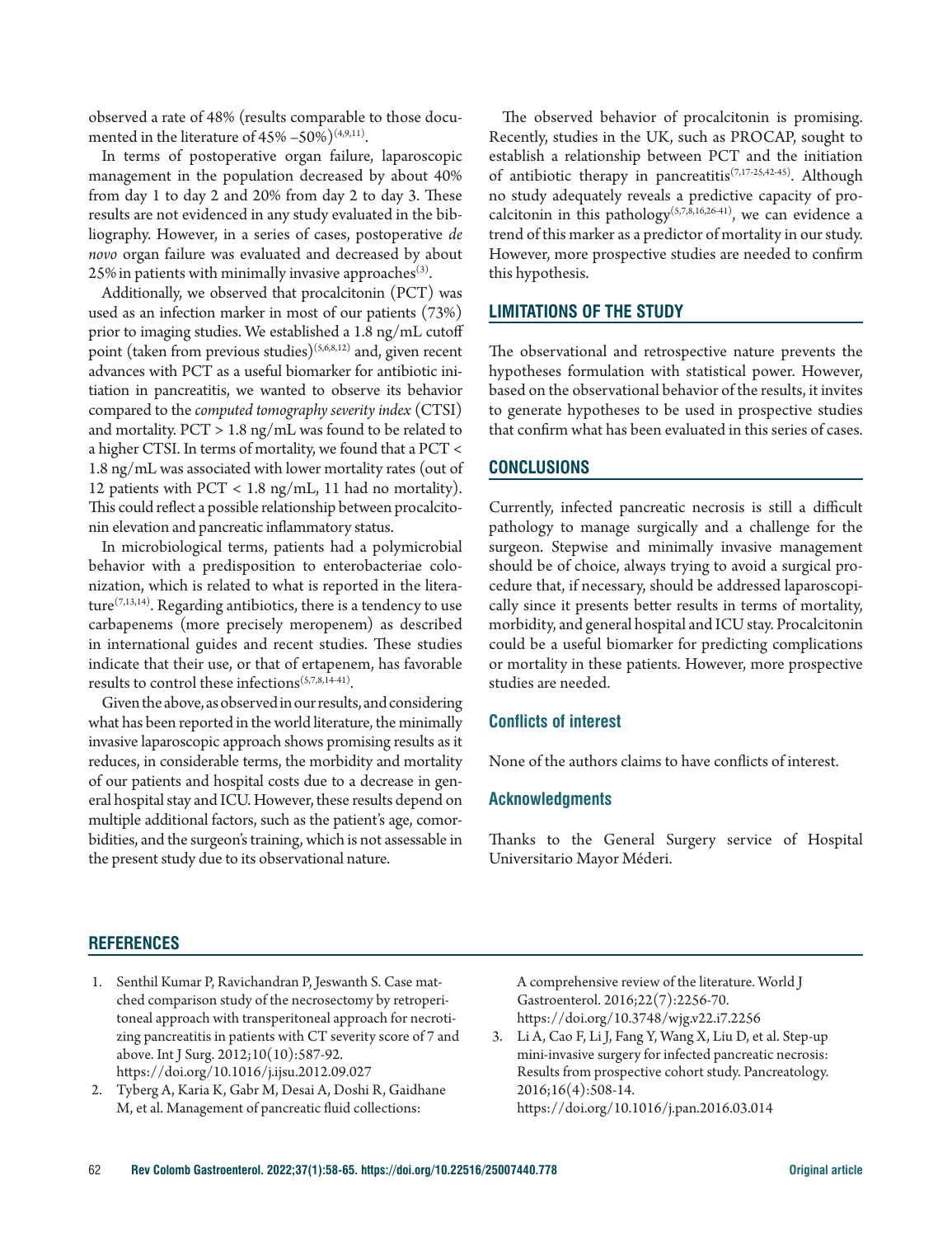- 4. Tu Y, Jiao H, Tan X, Sun L, Zhang W. Laparotomy versus retroperitoneal laparoscopy in debridement and drainage of retroperitoneal infected necrosis in severe acute pancreatitis. Surg Endosc. 2013;27(11):4217-23. https://doi.org/10.1007/s00464-013-3026-0
- 5. Bouadma L, Luyt CE, Tubach F, Cracco C, Alvarez A, Schwebel C, et al. Use of procalcitonin to reduce patients' exposure to antibiotics in intensive care units (PRORATA trial): A multicentre randomised controlled trial. Lancet. 2010;375(9713):463-74. https://doi.org/10.1016/S0140-6736(09)61879-1
- 6. Mofidi R, Suttie SA, Patil PV, Ogston S, Parks RW. The value of procalcitonin at predicting the severity of acute pancreatitis and development of infected pancreatic necrosis: Systematic review. Surgery. 2009;146(1):72-81. https://doi.org/10.1016/j.surg.2009.02.013
- 7. Chen HZ, Ji L, Li L, Wang G, Bai XW, Cheng CD, et al. Early prediction of infected pancreatic necrosis secondary to necrotizing pancreatitis. Medicine (Baltimore). 2017;96(30):e7487. https://doi.org/10.1097/MD.0000000000007487
- 8. de Jong E, van Oers JA, Beishuizen A, Girbes AR, Nijsten MW, de Lange DW. Procalcitonin to guide antibiotic stewardship in intensive care - Authors' reply. Lancet Infect Dis. 2016;16(8):889-90. https://doi.org/10.1016/S1473-3099(16)30210-9
- 9. Sarr MG, Banks PA, Bollen TL, Dervenis C, Gooszen HG, Johnson CD, et al. The new revised classification of acute pancreatitis 2012. Surg Clin North Am. 2013;93(3):549-62. https://doi.org/10.1016/j.suc.2013.02.012
- 10. Wroński M, Cebulski W, Witkowski B, Jankowski M, Kluciński A, Krasnodębski IW, et al. Comparison between minimally invasive and open surgical treatment in necrotizing pancreatitis. J Surg Res. 2017;210:22-31. https://doi.org/10.1016/j.jss.2016.10.022
- 11. Olakowski M, Dranka-Bojarowska D, Szlachta-Światkowska E, Lekstan A, Lampe P. Management of necrotizing pancreatitis: Flexible approach depending on intra-operative assessment of necrosis. Acta Chir Belg. 2006;106(2):172-6.

https://doi.org/10.1080/00015458.2006.11679865

- 12. Schwender BJ, Gordon SR, Gardner TB. Risk factors for the development of intra-abdominal fungal infections in acute pancreatitis. Pancreas. 2015;44(5):805-7. https://doi.org/10.1097/MPA.0000000000000334
- 13. Götzinger P, Sautner T, Kriwanek S, Beckerhinn P, Barlan M, Armbruster C, et al. Surgical treatment for severe acute pancreatitis: Extent and surgical control of necrosis determine outcome. World J Surg. 2002;26(4):474-8. https://doi.org/10.1007/s00268-001-0252-8
- 14. van Baal MC, Bollen TL, Bakker OJ, van Goor H, Boermeester MA, Dejong CH, et al. The role of routine fine-needle aspiration in the diagnosis of infected necrotizing pancreatitis. Surgery. 2014;155(3):442-8. https://doi.org/10.1016/j.surg.2013.10.001
- 15. Mowbray NG, Ben-Ismaeil B, Hammoda M, Shingler G, Al-Sarireh B. The microbiology of infected pancreatic necrosis. Hepatobiliary Pancreat Dis Int. 2018;17(5):456-60. https://doi.org/10.1016/j.hbpd.2018.08.007
- 16. De Waele JJ, Rello J, Anzueto A, Moreno R, Lipman J, Sakr Y, et al. Infections and use of antibiotics in patients admitted for severe acute pancreatitis: Data from the epic II study. Surg Infect (Larchmt). 2014;15(4):394-8. https://doi.org/10.1089/sur.2012.228
- 17. Mourad MM, Evans RPT, Kalidindi V, Navaratnam R, Dvorkin L, Bramhall SR. Prophylactic antibiotics in acute pancreatitis: Endless debate. Ann R Coll Surg Engl. 2017;99(2):107-12. https://doi.org/10.1308/rcsann.2016.0355
- 18. John BJ, Swaminathan S, VenkataKrishnan L, Singh GS, Krishnaveni G, Mohandas N, et al. Management of infected pancreatic necrosis-the "step up" approach and minimal access retroperitoneal pancreatic necrosectomy. Indian J Surg. 2015;77(1):125-7. https://doi.org/10.1007/s12262-014-1197-0
- 19. Wolbrink DRJ, Kolwijck E, Ten Oever J, Horvath KD, Bouwense SAW, Schouten JA. Management of infected pancreatic necrosis in the intensive care unit: A narrative review. Clin Microbiol Infect. 2020;26(1):18-25. https://doi.org/10.1016/j.cmi.2019.06.017
- 20. Roberts SE, Morrison-Rees S, John A, Williams JG, Brown TH, Samuel DG. The incidence and aetiology of acute pancreatitis across Europe. Pancreatology. 2017;17(2):155-65. https://doi.org/10.1016/j.pan.2017.01.005
- 21. Trikudanathan G, Wolbrink DRJ, van Santvoort HC, Mallery S, Freeman M, Besselink MG. Current concepts in severe acute and necrotizing pancreatitis: An evidence-based approach. Gastroenterology. 2019;156(7):1994-2007. https://doi.org/10.1053/j.gastro.2019.01.269
- 22. van Santvoort HC, Bakker OJ, Bollen TL, Besselink MG, Ahmed Ali U, Schrijver AM, et al. A conservative and minimally invasive approach to necrotizing pancreatitis improves outcome. Gastroenterology. 2011;141(4):1254-63. https://doi.org/10.1053/j.gastro.2011.06.073
- 23. Petrov MS, Chong V, Windsor JA. Infected pancreatic necrosis: Not necessarily a late event in acute pancreatitis. World J Gastroenterol. 2011;17(27):3173-6. https://doi.org/10.3748/wjg.v17.i27.3173
- 24. Besselink MG, van Santvoort HC, Boermeester MA, Nieuwenhuijs VB, van Goor H, Dejong CH, et al. Timing and impact of infections in acute pancreatitis. Br J Surg. 2009;96(3):267-73. https://doi.org/10.1002/bjs.6447
- 25. Buchler M, Malfertheiner P, Friess H, Isenmann R, Vanek E, Grimm H, et al. Human pancreatic tissue concentration of bactericidal antibiotics. Gastroenterology. 1992;103(6):1902-8. https://doi.org/10.1016/0016-5085(92)91450-i
- 26. Ullmann AJ, Aguado JM, Arikan-Akdagli S, Denning DW, Groll AH, Lagrou K, et al. Diagnosis and management of Aspergillus diseases: executive summary of the 2017